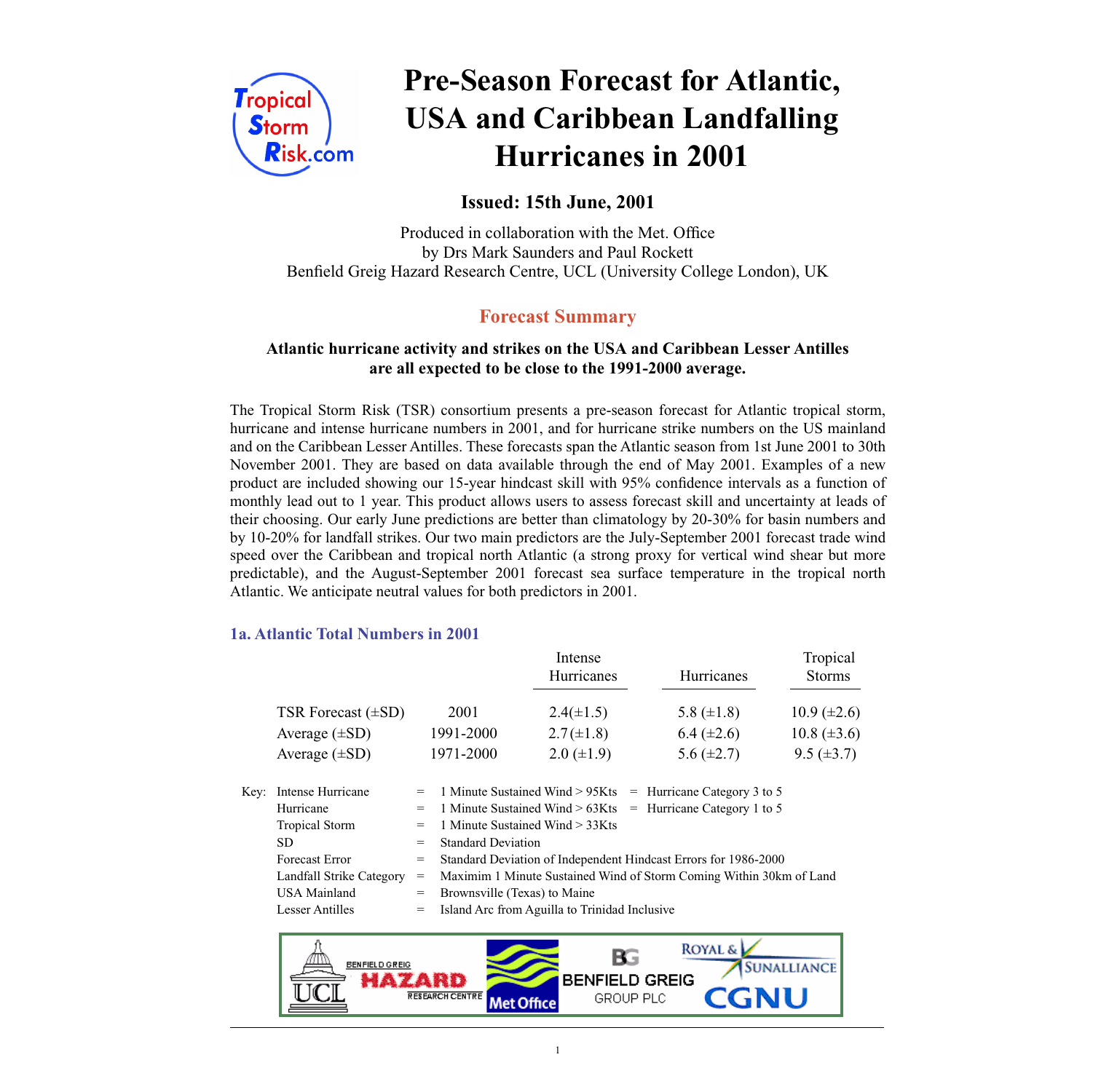## **1b. Total Numbers Forming in the MDR, Caribbean Sea and Gulf of Mexico in 2001**

|                         |           | Intense<br>Hurricanes | <b>Hurricanes</b> | Tropical<br><b>Storms</b> |
|-------------------------|-----------|-----------------------|-------------------|---------------------------|
| TSR Forecast $(\pm SD)$ | 2001      | $2.2(\pm 1.5)$        | 4.0 $(\pm 1.9)$   | 7.7 $(\pm 2.8)$           |
| Average $(\pm SD)$      | 1991-2000 | $2.5(\pm 1.8)$        | 4.6 $(\pm 2.9)$   | 7.6 $(\pm 4.2)$           |
| Average $(\pm SD)$      | 1971-2000 | $1.7 (\pm 2.0)$       | $3.7 (\pm 3.1)$   | 6.3 $(\pm 4.3)$           |

The Atlantic hurricane Main Development Region (MDR) is the region 10°N - 20°N, 10°W - 60°W between the Cape Verde Islands and the Caribbean.

## **1c. USA Landfalling Numbers in 2001**

|                         |           | Hurricanes        | Tropical<br><b>Storms</b> |  |
|-------------------------|-----------|-------------------|---------------------------|--|
| TSR Forecast $(\pm SD)$ | 2001      | $1.5 \ (\pm 1.0)$ | 3.1 $(\pm 1.4)$           |  |
| Average $(\pm SD)$      | 1991-2000 | 1.3 $(\pm 1.2)$   | 3.1 $(\pm 1.8)$           |  |
| Average $(\pm SD)$      | 1971-2000 | $1.3 \ (\pm 1.1)$ | 2.7 $(\pm 1.8)$           |  |

USA landfalling intense hurricanes are not forecast since we have no skill at this lead.

## **1d. Caribbean Lesser Antilles Landfalling Numbers in 2001**

|                         |           | Intense<br>Hurricanes | Hurricanes      | Tropical<br><b>Storms</b> |
|-------------------------|-----------|-----------------------|-----------------|---------------------------|
| TSR Forecast $(\pm SD)$ | 2001      | $0.3(\pm 0.4)$        | $0.6 (\pm 0.6)$ | 1.4 $(\pm 0.9)$           |
| Average $(\pm SD)$      | 1991-2000 | $0.3 (\pm 0.4)$       | $0.7 (\pm 0.7)$ | $1.3 \ (\pm 1.0)$         |
| Average $(\pm SD)$      | 1971-2000 | $0.2 \ (\pm 0.5)$     | $0.4~(\pm 0.7)$ | $1.0 (\pm 1.0)$           |

# **2. TSR Hindcast Skill Versus Lead Time 1986-2000**

How would the *TSR* Atlantic forecast model have performed as a function of lead time had it been available in previous years? The figures on the next two pages show the *TSR* model skill and associated 95% confidence interval at monthly leads out to 12 months. Skill is assessed over the last fifteen years 1986 to 2000. Full details of the skill score measure and confidence interval calculation are given in §3. The 'P' on the abscissa denotes the skill with perfect predictors, that is with climate information through to the end of September. The 'Forecast Date' indicates that the forecast is issued on about the 7th of the month in question, this permitting climate information from the previous month to be assimilated into the model. For an early June forecast the *TSR* mean 15-year skill improvements over a running 10-year prior climatology are as follows (a running 30-year prior climatology leads to generally higher skills):

| MDR, Caribbean and Gulf of Mexico Tropical Storms:    | 26%    |
|-------------------------------------------------------|--------|
| MDR, Caribbean and Gulf of Mexico Hurricanes:         | 28%    |
| MDR, Caribbean and Gulf of Mexico Intense Hurricanes: | $22\%$ |
| <b>USA Landfalling Tropical Storms:</b>               | 25%    |
| <b>USA Landfalling Hurricanes:</b>                    | 18%    |
| <b>Lesser Antilles Landfalling Tropical Storms:</b>   | 10%    |
| <b>Lesser Antilles Landfalling Hurricanes:</b>        | $12\%$ |
|                                                       |        |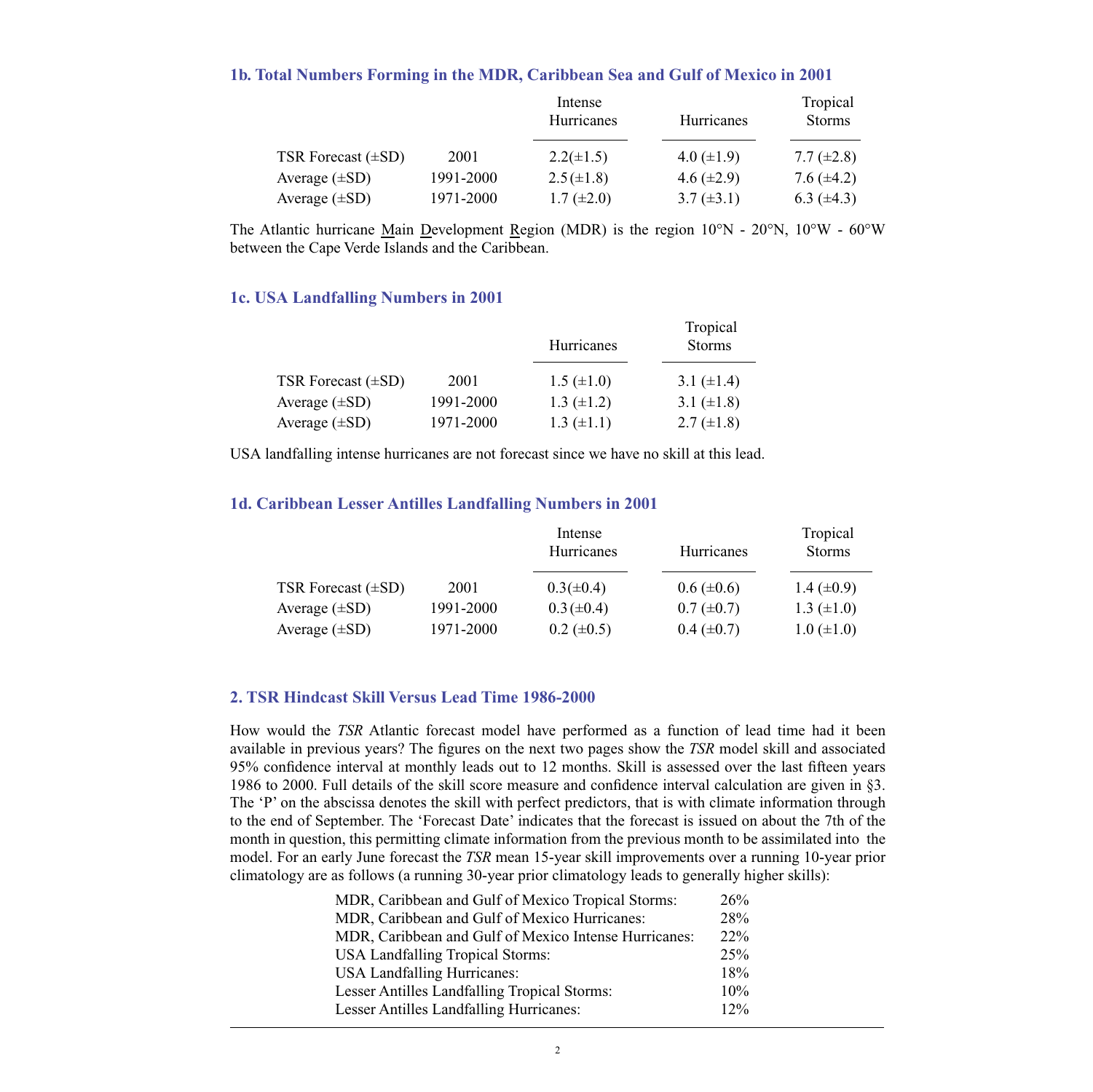

#### **2a. MDR, Caribbean and Gulf of Mexico Basin Numbers**

For each strength category the forecast skill rises steadily from the beginning of April. There is no skill, on average, before April. This 'spring' predictability barrier is present in both our main predictors.

# **2b. USA Landfalling Storms and Hurricanes**



Positive skill is present to 95% confidence for US tropical storm strikes from early May. Weaker and less significant positive skill is present for US hurricane strikes from the end of April.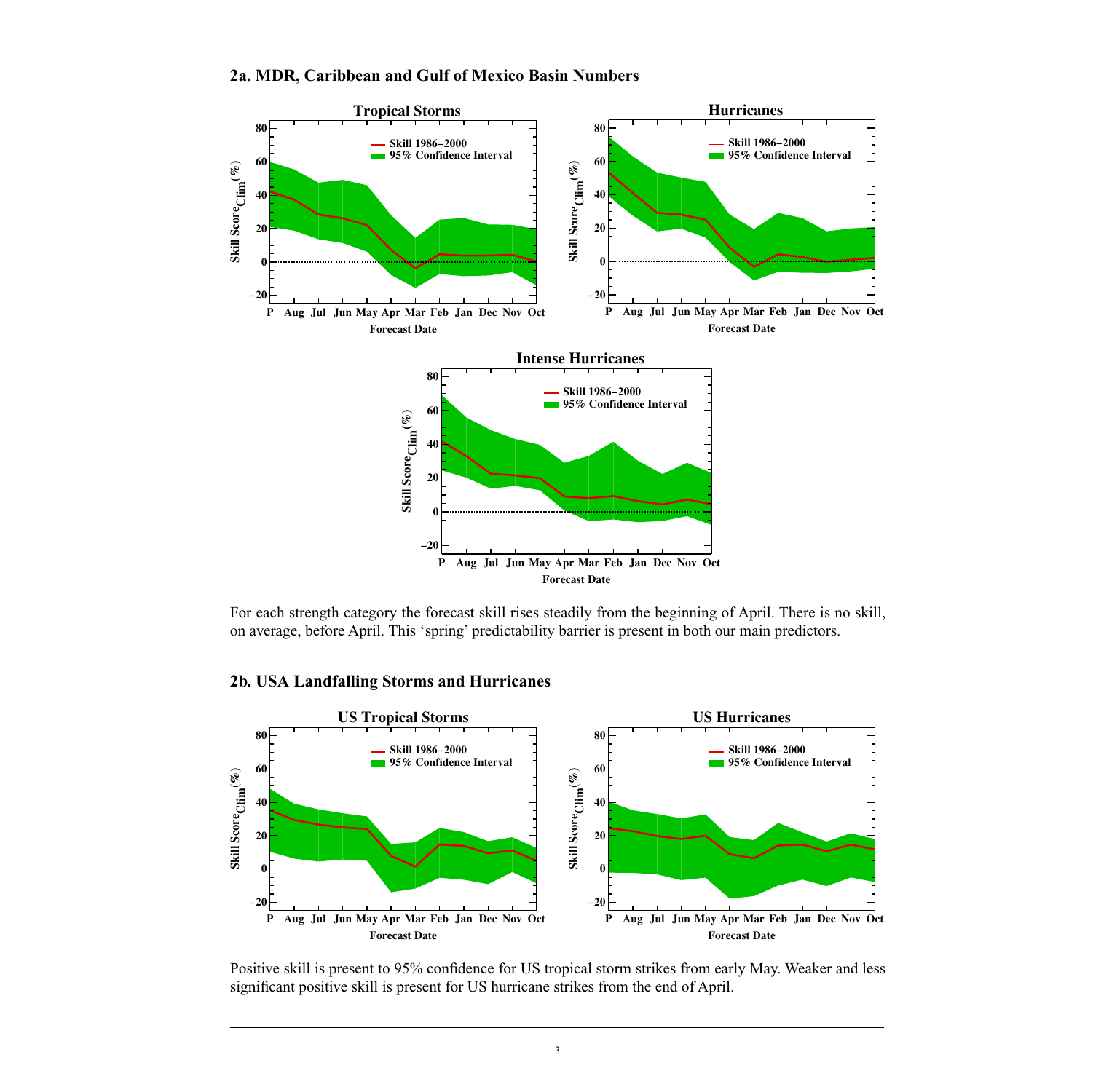#### **2c. Caribbean Lesser Antilles Landfalling Storms and Hurricanes**



Positive skill is present to 95% confidence for Lesser Antilles hurricane strikes from early May. The model with perfect predictors provide a 40% skill improvement over climatology.

## **3. Skill Score and Uncertainty**

Several methods are in use to assess the skill of forecast models (eg Wilks, 1995; von Storch and Zwiers, 1999). We employ the percentage improvement in root mean square error over a climatological forecast (RMSE<sub>cl</sub>). For simplicity we denote this skill measure as 'Skill Score <sub>Clim</sub> (%)' in the above figures. We consider this is a robust skill measure which is immune to the bias problems associated with the Percentage of Variance Explained and Percentage Agreement Coefficient skill measures. For climatology we employ the running 10-year period prior to each forecast year. Positive skill indicates the model does better than a climatology forecast, negative skill indicates that it does worse than climatology.

We compute confidence intervals on our forecast skill using the bootstrap method (Efron, 1979; also see Efron and Gong, 1983; LePage and Billiard, 1992; Wilks, 1995). This tests the hypothesis that the model forecasts are more skilful than those from climatology to some level of significance. We apply the bootstrap by randomly selecting (with replacement) 15 actual values together with their associated predicted and climatology forecast values to provide a fresh set of hindcasts for which the RMSE<sub>cl</sub> skill measure can be calculated. This process is repeated many times (2,000 in this case) and the results histogrammed to give the required skill score. Provided that the original data are independent (in distribution and in order), the distribution of these recalculated values maps the uncertainty in the forecast skill about the original value over a 15-year period. 95% two-tailed confidence intervals for this uncertainty are then readily obtained.

#### **4. Predictors and Key Influences for 2001**

Our model exploits the predictability of tropical sea surface temperatures (SSTs). Anomalous patterns of SST are the primary source of tropical atmosphere forcing at seasonal and interannual timescales. The two main predictors in our model are:

- a) July-September forecast 925mb U-winds over the Caribbean and tropical north Atlantic region (7.5°N - 17.5°N, 40°W - 110°W). These are forecast from August-September ENSO and August-September Atlantic/Caribbean forecast SSTs for the regions 5°S - 5°N, 90°W - 160°E, and 7.5°N - 17.5°N, 40°W - 85°W respectively. The 925mb U-winds are a strong proxy for vertical wind shear over this sector but are more predictable.
- b) August-September forecast SST for the Atlantic Hurricane Main Development Region MDR (10°N -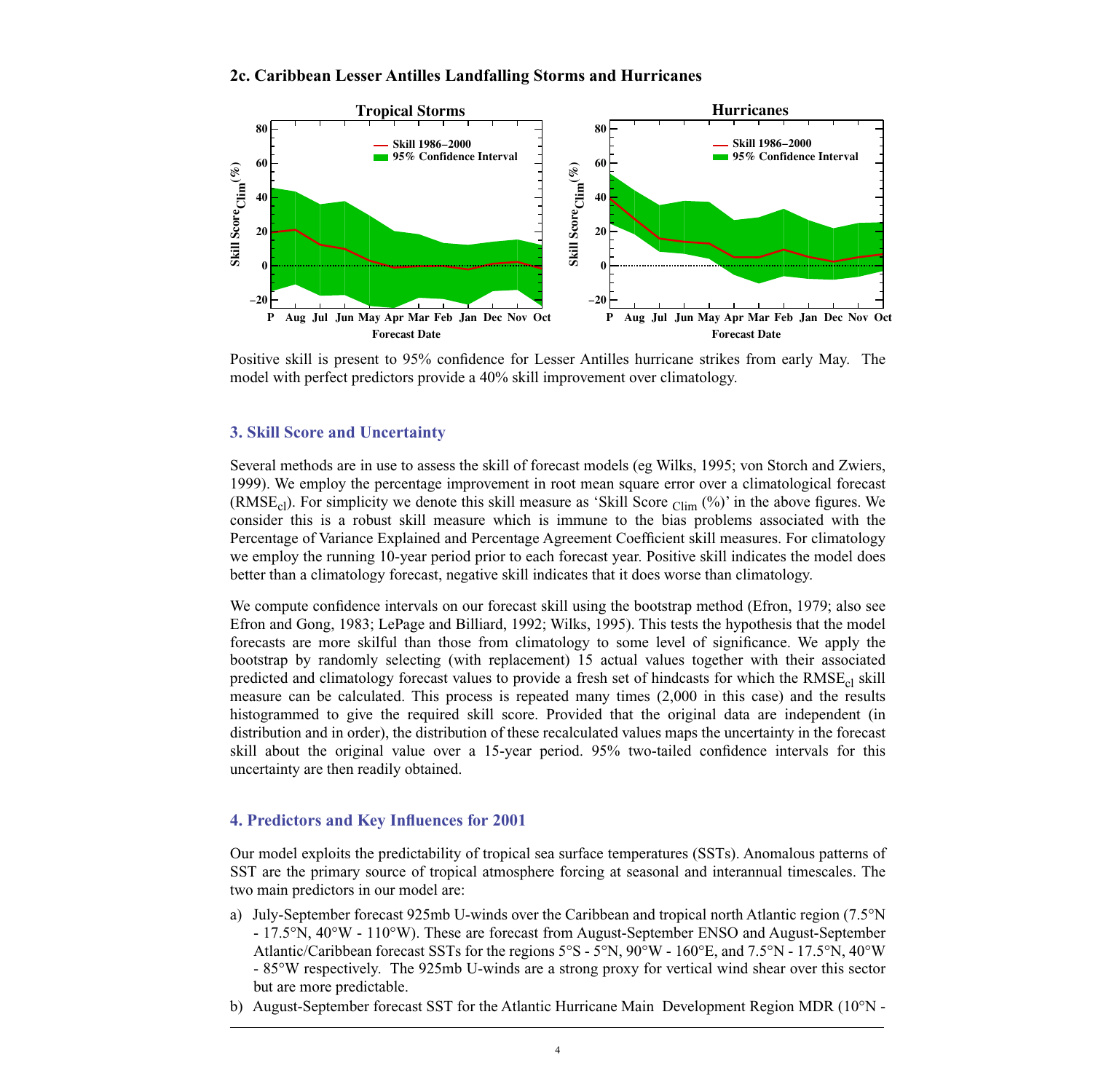$20^{\circ}$ N,  $20^{\circ}$ W -  $60^{\circ}$ W).

The forecast SSTs come from an in-house statistical model which utilises initial conditions and trends in global SSTs (Atlantic SST predictions) and from an in-house amended version of the ENSO-CLIPER model (Knaff and Landsea, 1997) for the ENSO SST prediction.

The key factors behind our forecast of neutral activity in 2001 are: (a) the anticipated neutral values (1971-2000 climatology) for both main predictors. The anomaly in predictor (a) is 0.1m/s, which is very slightly enhancing for hurricane activity, while the anomaly for predictor (b) is 0.0°C which is exactly neutral.

# **5. Forecast Methodology**

Our forecast model is statistical. We model the interannual variability in hurricane numbers using a Gaussian distribution. In selecting predictors we apply the Chow parameter stability test, as used in economics, to ensure persistence and stability. This involves running the same regression over subsections of the data to test the hypothesis that the regression parameters obtained for the subsets are not significantly different from those found for the whole regression, against the alternative that one or more are different. This hypothesis must be satisfield at the 5% level for a predictor to prove stable and acceptable.

Our strategy is to divide the Atlantic basin into three sub-regions: (a) the Atlantic Hurricane Main Development Region MDR (10°N - 20°N, 20°W - 60°W), (b) the Caribbean Sea and the Gulf of Mexico, and (c) the Extra-Tropical north Atlantic. We can skilfully forecast the seasonal numbers of events forming in (a) and (b) but not in (c). Our basin forecasts comprise the sum of (a) and (b) with climatology used for (c).

We obtain forecasts for landfalling events by 'thinning' the forecasts for total numbers. The total number is multiplied by the historical fraction of the total number that has made landfall. The thinning postulate is unlikely to hold exactly on physical grounds, but is a reasonable initial approximation.

Forecast skill is assessed by rigorous hindcast testing over the period 1986-2000. We use only prior years in identifying the predictors and in calculating the regression relationship for each future year to be forecast - ie the hindcasts are performed in strict 'forecast' mode. Thus 1986 activity is forecast using 1950-1985 data, 1987 using 1950-1986 data, etc..

# **6. Monthly Updated Forecasts**

For the 2001 and subsequent Atlantic hurricane seasons, *TSR* offers monthly updated forecasts from early April to early August for each basin and landfalling strength category listed in §1. The figures on pages 3 and 4 show the *TSR* forecast skill and uncertainty as a function of lead month. Please contact Dr Mark Saunders ( $\text{mas}(a\text{ms}1.\text{uc}1.\text{ac}.\text{uk})$  if you are interested in this service.

*TSR* will issue a public pre-season forecast for Atlantic, USA and Caribbean Lesser Antilles landfalling hurricane activity in early August 2001.

#### **7. Potential Benefits**

Hurricanes rank above earthquakes and floods as the United States' costliest natural disaster. The annual damage bill in the continental US from hurricane landfalls 1926-1999 is estimated to be US \$ 5.2 billion (2000 \$). Substantial interannual variability exists in these losses - witness 1999 and 1997 with bills of US \$ 8.0 billion and just US \$ 0.15 billion respectively. Skilful long-range forecasts of seasonal US and Caribbean hurricane strike numbers would benefit society, business and government by reducing -